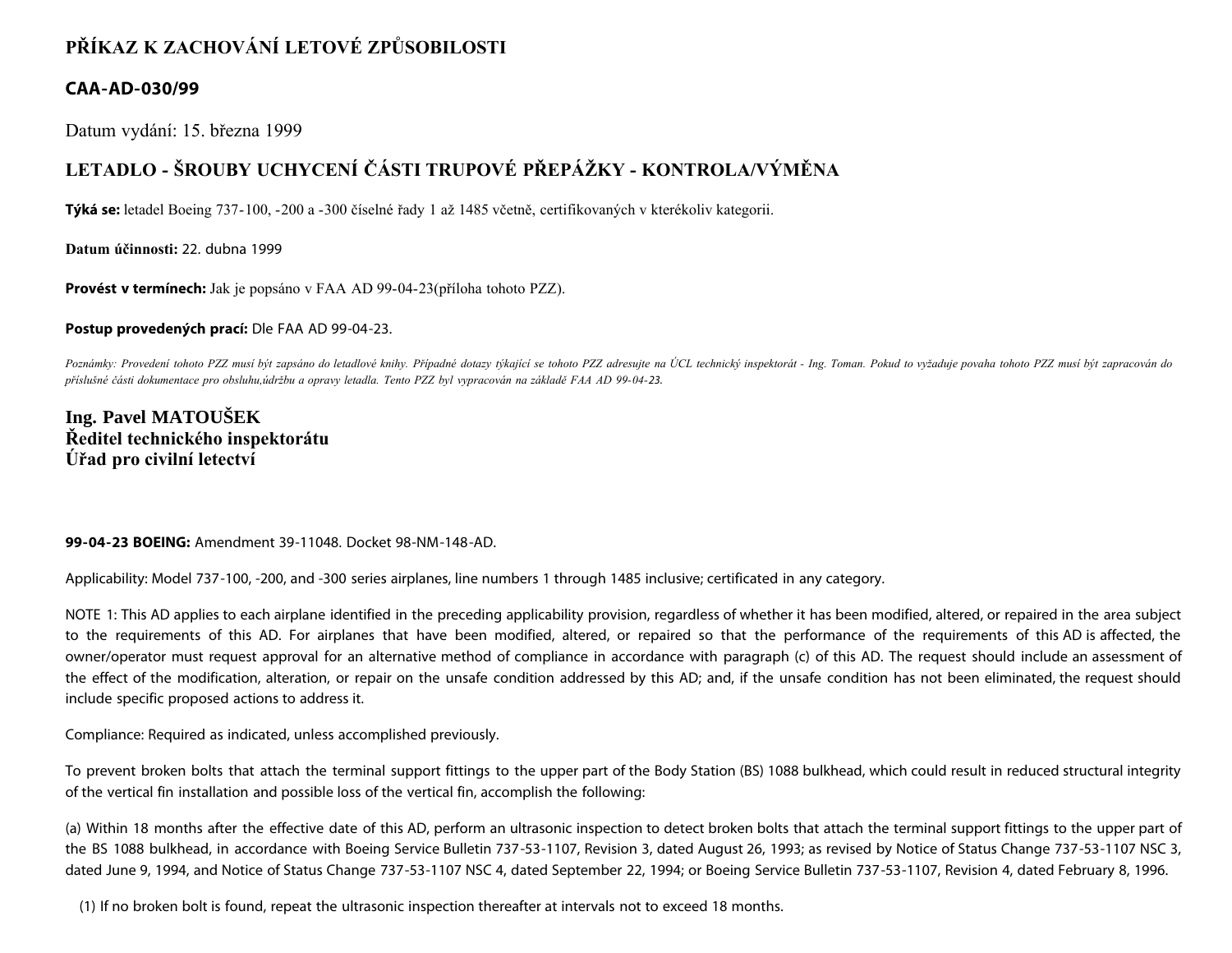(2) If any broken bolt is found, prior to further flight, perform the actions specified in paragraph (b) of this AD.

(b) Prior to the accumulation of 20 years since date of manufacture of the airplane, or within 18 months after the effective date of this AD, whichever occurs later, remove all 16 H-11 steel alloy bolts that attach the terminal support fittings to the upper part of the bulkhead, and perform an eddy current inspection to detect cracking or corrosion of the bolt holes, in accordance with Figure 2 of Boeing Service Bulletin 737-53-1107, Revision 3, dated August 26, 1993; as revised by Notice of Status Change 737-53- 1107 NSC 3, dated June 9, 1994, and Notice of Status Change 737-53-1107 NSC 4, dated September 22, 1994; or Boeing Service Bulletin 737-53-1107, Revision 4, dated February 8, 1996.

 (1) If no cracking or corrosion is found, prior to further flight, oversize all 16 bolt holes and install new Inconel bolts, in accordance with Figure 2 of the service bulletin. Accomplishment of this installation constitutes terminating action for the repetitive inspection requirements of this AD.

 (2) If any corrosion is found, prior to further flight, oversize the bolt hole within the limits specified in Figure 2, Step 4, of the service bulletin, and install a new Inconel bolt, in accordance with Figure 2 of the service bulletin. Accomplishment of the installation for all 16 bolt holes constitutes terminating action for the repetitive inspection requirements of this AD. If corrosion does not clean up within the limits specified in Figure 2, Step 4, of the service bulletin, prior to further flight, repair in accordance with a method approved by the Manager, Seattle Aircraft Certification Office (ACO), FAA, Transport Airplane Directorate.

 (3) If any cracking is found, prior to further flight, oversize the bolt hole within the limits specified in Figure 2, Step 5, of the service bulletin, and perform another eddy current inspection to ensure cracks have been removed, in accordance with Figure 2 of the service bulletin.

 (i) If, after oversizing, no cracking is found, prior to further flight, oversize the bolt hole again, and install a new Inconel bolt, in accordance with Figure 2 of the service bulletin. Accomplishment of the installation for all 16 bolt holes constitutes terminating action for the repetitive inspection requirements of this AD.

(ii) If, after oversizing, any cracking is found, prior to further flight, repair in accordance with a method approved by the Manager, Seattle ACO.

NOTE 2: Replacement of all H-11 steel alloy bolts accomplished prior to the effective date of this AD, in accordance with Boeing Service Bulletin 737-53-1107, dated October 15, 1987; Revision 1, dated June 22, 1989; or Revision 2, dated September 10, 1992; is considered acceptable for compliance with the applicable actions specified in paragraph (b) of this AD.

(c) An alternative method of compliance or adjustment of the compliance time that provides an acceptable level of safety may be used if approved by the Manager, Seattle ACO. Operators shall submit their requests through an appropriate FAA Principal Maintenance Inspector, who may add comments and then send it to the Manager, Seattle ACO.

NOTE 3: Information concerning the existence of approved alternative methods of compliance with this AD, if any, may be obtained from the Seattle ACO.

(d) Special flight permits may be issued in accordance with sections 21.197 and 21.199 of the Federal Aviation Regulations (14 CFR 21.197 and 21.199) to operate the airplane to a location where the requirements of this AD can be accomplished.

(e) Except as provided by paragraphs (b)(2) and (b)(3)(ii) of this AD, the actions shall be done in accordance with Boeing Service Bulletin 737-53-1107, Revision 3, dated August 26, 1993; as revised by Notice of Status Change 737-53-1107 NSC 3, dated June 9, 1994, and Notice of Status Change 737-53-1107 NSC 4, dated September 22, 1994; or Boeing Service Bulletin 737-53-1107, Revision 4, dated February 8, 1996. This incorporation by reference was approved by the Director of the Federal Register in accordance with 5 U.S.C. 552(a) and 1 CFR part 51. Copies may be obtained from Boeing Commercial Airplane Group, P.O. Box 3707, Seattle, Washington 98124-2207. Copies may be inspected at the FAA, Transport Airplane Directorate, 1601 Lind Avenue, SW., Renton, Washington; or at the Office of the Federal Register, 800 North Capitol Street, NW., suite 700, Washington, DC.

(f) This amendment becomes effective on March 29, 1999.